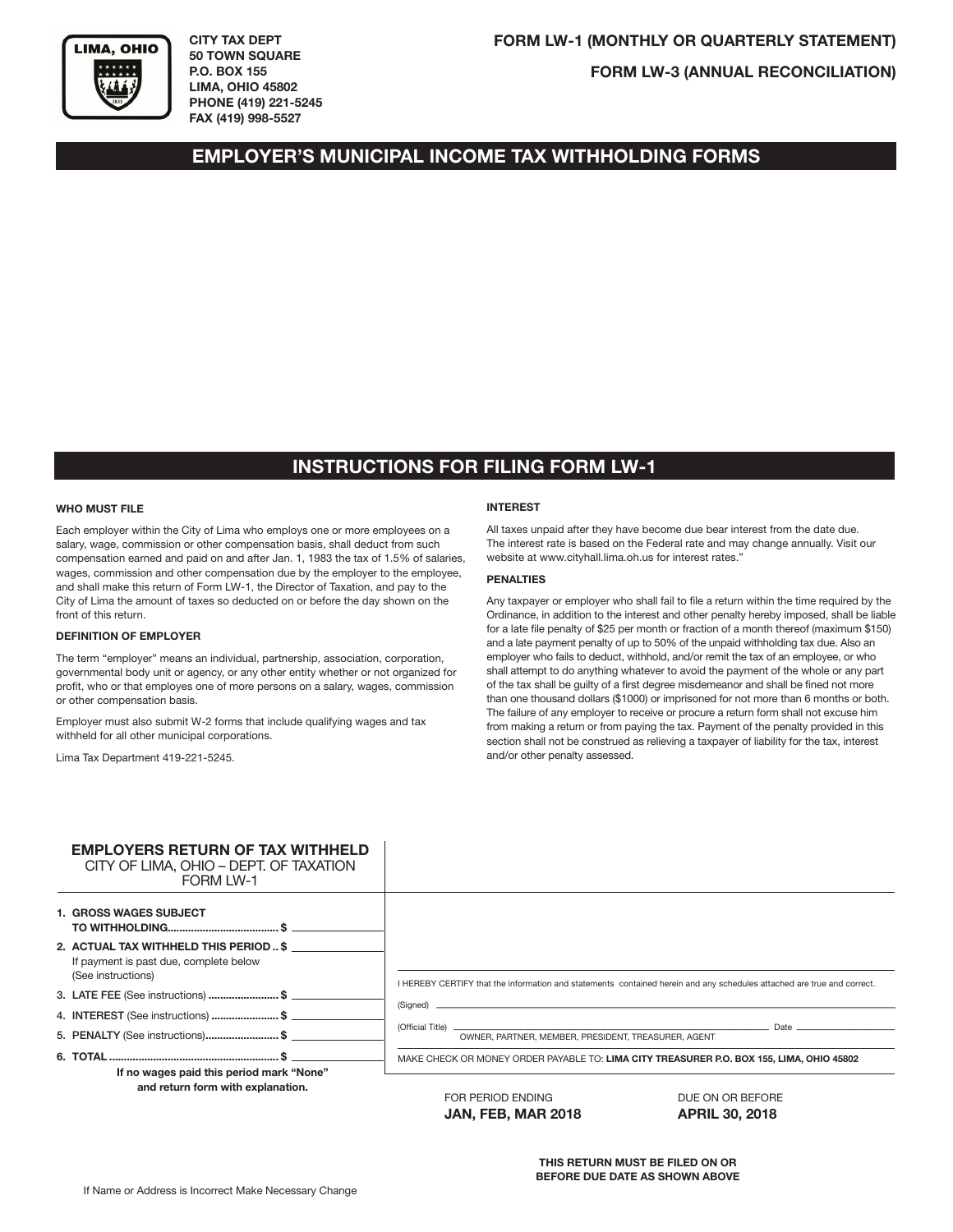| <b>EMPLOYERS RETURN OF TAX WITHHELD</b><br>CITY OF LIMA, OHIO - DEPT. OF TAXATION<br><b>FORM LW-1</b>  |                                                                                                                                                                                    |  |  |  |
|--------------------------------------------------------------------------------------------------------|------------------------------------------------------------------------------------------------------------------------------------------------------------------------------------|--|--|--|
| <b>1. GROSS WAGES SUBJECT</b>                                                                          |                                                                                                                                                                                    |  |  |  |
| 2. ACTUAL TAX WITHHELD THIS PERIOD  \$<br>If payment is past due, complete below                       |                                                                                                                                                                                    |  |  |  |
| (See instructions)                                                                                     | I HEREBY CERTIFY that the information and statements contained herein and any schedules attached are true and correct.                                                             |  |  |  |
| 3. LATE FEE (See instructions) \$                                                                      | (Signed) __                                                                                                                                                                        |  |  |  |
| 4. INTEREST (See instructions) \$                                                                      | (Official Title) _                                                                                                                                                                 |  |  |  |
| 5. PENALTY (See instructions)\$                                                                        | OWNER, PARTNER, MEMBER, PRESIDENT, TREASURER, AGENT                                                                                                                                |  |  |  |
|                                                                                                        | MAKE CHECK OR MONEY ORDER PAYABLE TO: LIMA CITY TREASURER P.O. BOX 155, LIMA, OHIO 45802                                                                                           |  |  |  |
| If no wages paid this period mark "None"<br>and return form with explanation.                          | FOR PERIOD ENDING<br>DUE ON OR BEFORE<br>APR, MAY, JUN 2018<br><b>JULY 31, 2018</b>                                                                                                |  |  |  |
| If Name or Address is Incorrect Make Necessary Change                                                  | THIS RETURN MUST BE FILED ON OR<br>BEFORE DUE DATE AS SHOWN ABOVE                                                                                                                  |  |  |  |
| <b>EMPLOYERS RETURN OF TAX WITHHELD</b><br>CITY OF LIMA, OHIO - DEPT. OF TAXATION<br>FORM LW-1         |                                                                                                                                                                                    |  |  |  |
| <b>1. GROSS WAGES SUBJECT</b>                                                                          |                                                                                                                                                                                    |  |  |  |
| 2. ACTUAL TAX WITHHELD THIS PERIOD  \$<br>If payment is past due, complete below                       |                                                                                                                                                                                    |  |  |  |
| (See instructions)<br>3. LATE FEE (See instructions) \$                                                | I HEREBY CERTIFY that the information and statements contained herein and any schedules attached are true and correct.                                                             |  |  |  |
|                                                                                                        | (Signed) ___                                                                                                                                                                       |  |  |  |
|                                                                                                        | (Official Title) __                                                                                                                                                                |  |  |  |
| 5. PENALTY (See instructions)\$                                                                        | OWNER, PARTNER, MEMBER, PRESIDENT, TREASURER, AGENT                                                                                                                                |  |  |  |
| If no wages paid this period mark "None"<br>and return form with explanation.                          | MAKE CHECK OR MONEY ORDER PAYABLE TO: LIMA CITY TREASURER P.O. BOX 155, LIMA, OHIO 45802<br>FOR PERIOD ENDING<br>DUE ON OR BEFORE<br>JUL, AUG, SEP 2018<br><b>OCTOBER 31, 2018</b> |  |  |  |
| If Name or Address is Incorrect Make Necessary Change                                                  | THIS RETURN MUST BE FILED ON OR<br>BEFORE DUE DATE AS SHOWN ABOVE                                                                                                                  |  |  |  |
| <b>EMPLOYERS RETURN OF TAX WITHHELD</b><br>CITY OF LIMA, OHIO - DEPT. OF TAXATION<br>FORM LW-1         |                                                                                                                                                                                    |  |  |  |
| <b>1. GROSS WAGES SUBJECT</b>                                                                          |                                                                                                                                                                                    |  |  |  |
| 2. ACTUAL TAX WITHHELD THIS PERIOD  \$<br>If payment is past due, complete below<br>(See instructions) | I HEREBY CERTIFY that the information and statements contained herein and any schedules attached are true and correct.                                                             |  |  |  |
| 3. LATE FEE (See instructions) \$                                                                      |                                                                                                                                                                                    |  |  |  |
| 4. INTEREST (See instructions) \$                                                                      | (Signed) _                                                                                                                                                                         |  |  |  |
|                                                                                                        | (Official Title) _<br>__ Date _<br>OWNER, PARTNER, MEMBER, PRESIDENT, TREASURER, AGENT                                                                                             |  |  |  |
|                                                                                                        | MAKE CHECK OR MONEY ORDER PAYABLE TO: LIMA CITY TREASURER P.O. BOX 155, LIMA, OHIO 45802                                                                                           |  |  |  |

**If no wages paid this period mark "None" and return form with explanation.**

FOR PERIOD ENDING DUE ON OR BEFORE **OCT, NOV, DEC 2018 JANUARY 31, 2019**

 $\overline{\phantom{a}}$